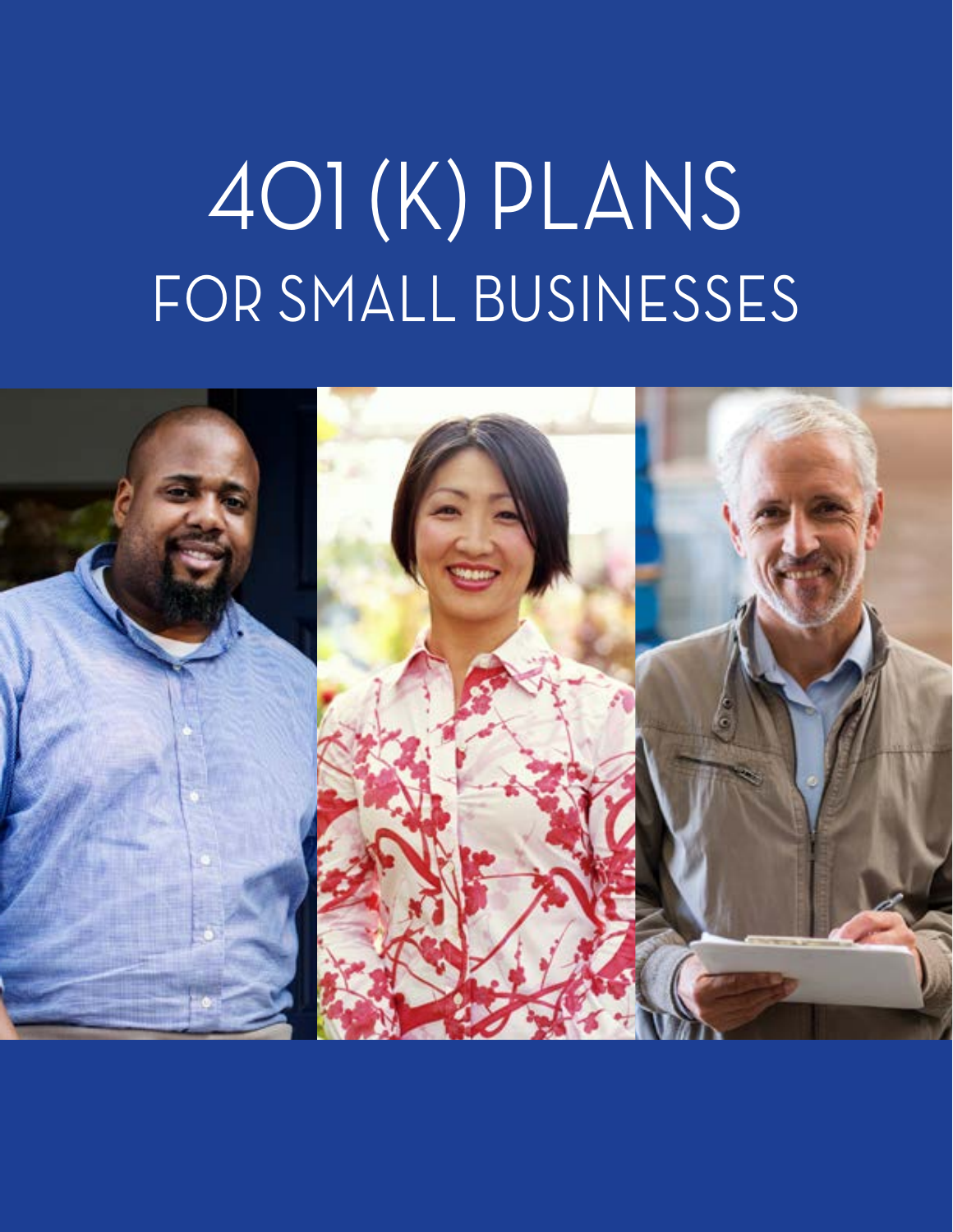*401(k) Plans for Small Businesses* is a joint project of the U.S. Department of Labor's Employee Benefits Security Administration (EBSA) and the Internal Revenue Service.

To view this and other EBSA publications, visit the agency's **[Website](https://www.dol.gov/agencies/ebsa/about-ebsa/our-activities/resource-center/publications)**.

To order publications or speak with a benefits advisor, contact EBSA [electronically](https://www.askebsa.dol.gov). Or call toll free: 866-444-3272

This material will be made available in alternative format to persons with disabilities upon request: Voice phone: (202) 693-8664 TTY: (202) 501-3911

This booklet constitutes a small entity compliance guide for purposes of the Small Business Regulatory Enforcement Fairness Act of 1996.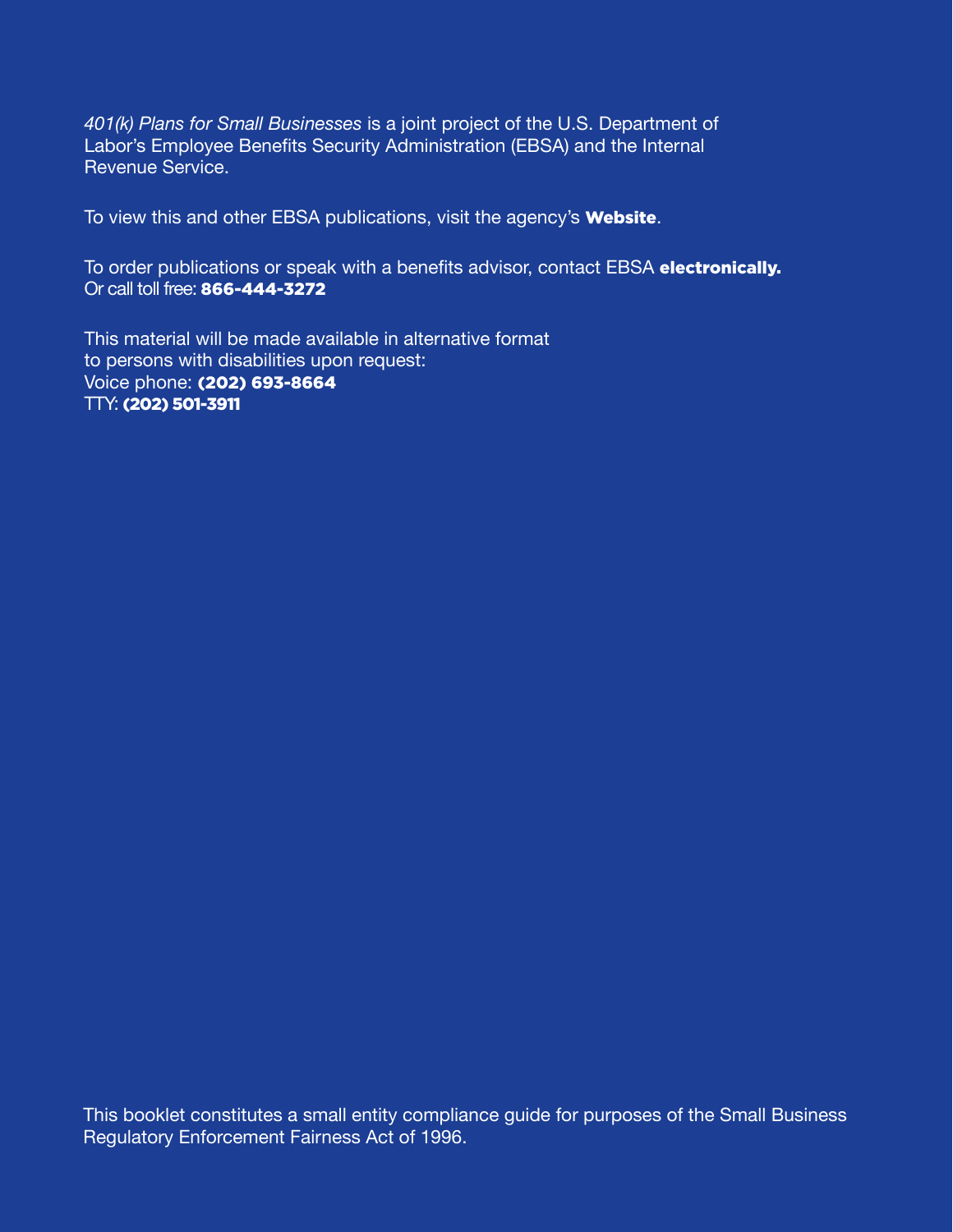

# Why 401(k) Plans?

401(k) plans can be a powerful tool in promoting financial security in retirement. They are a valuable option for businesses considering a retirement plan, providing benefits to employees and their employers.

A 401(k) plan:

- Helps attract and keep talented employees.
- $\blacksquare$  Allows participants to decide how much to contribute to their accounts.
- Entitles employers to a tax deduction for contributions to employees' accounts.
- Benefits a mix of rank-and-file employees and owners/managers.
- $\blacksquare$  Permits money contributed to grow through investments in stocks, bonds, mutual funds, money market funds, savings accounts, and other investment vehicles.
- n Offers significant tax advantages (including deduction of employer contributions and deferred taxation on contributions and earnings until distribution).
- $\blacksquare$  Allows participants to take their benefits with them when they leave the company, easing administrative responsibilities.

This publication provides an overview of 401(k) plans. For more information, resources for both you and your employees are listed at the end of this booklet.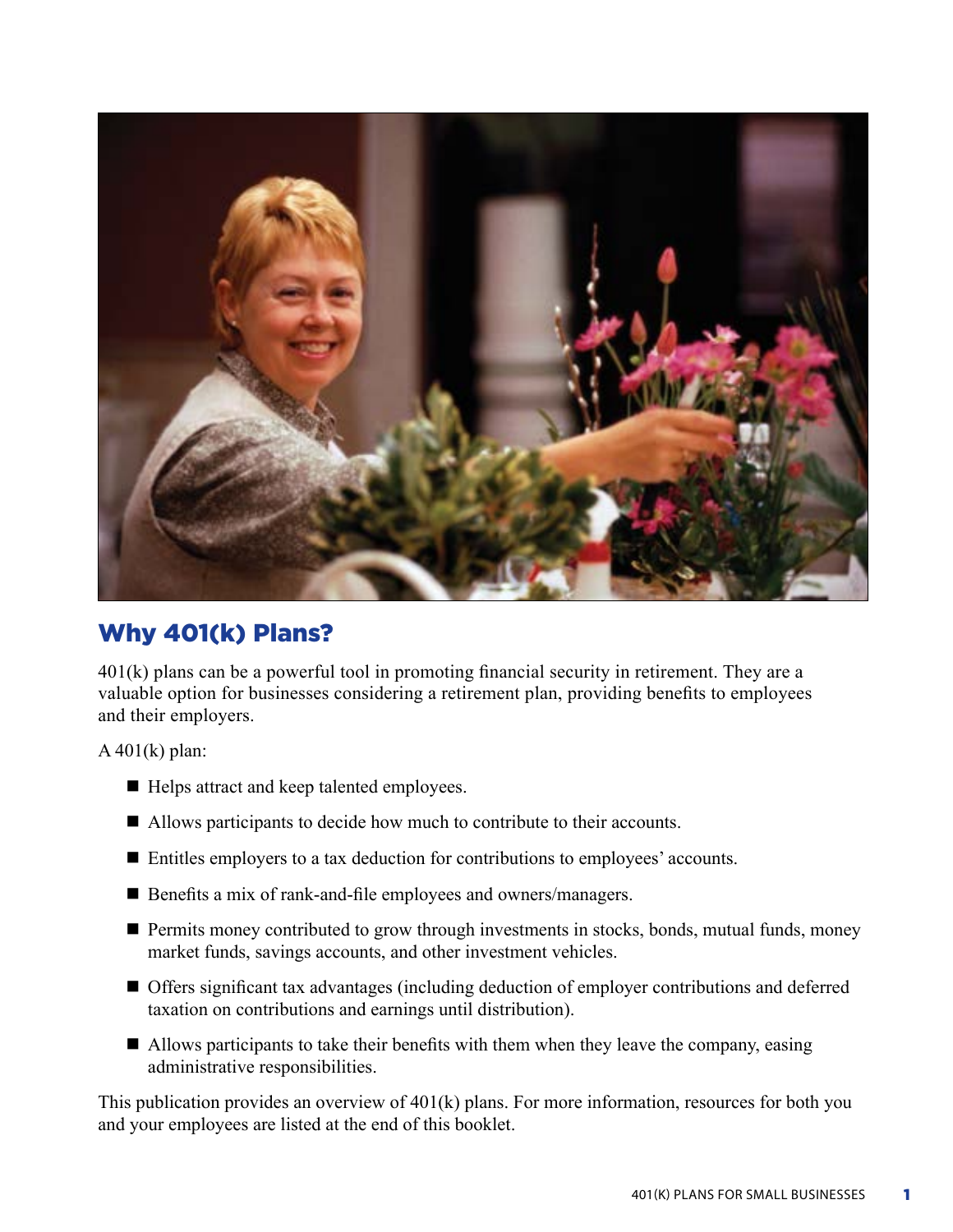# Establishing a 401(k) Plan

When you establish a 401(k) plan, you must take certain basic actions. One of your first decisions will be whether to set up the plan yourself or to consult a professional or financial institution – such as a bank, mutual fund provider, or insurance company – to help you establish and maintain the plan. In addition, there are four initial steps for setting up a 401(k) plan:

- $\blacksquare$  Adopt a written plan document,
- Arrange a trust for the plan's assets,
- Develop a recordkeeping system, and
- $\blacksquare$  Provide plan information to employees eligible to participate.

Adopt a written plan document – Plans begin with a written document that serves as the foundation for day-to-day plan operations. If you hired someone to help with your plan, that person likely will provide the document. If not, consider getting assistance from a financial institution or retirement plan professional. In either case, you will be bound by the terms of the plan document.

Once you have decided on a 401(k) plan, you will need to choose the type of plan best for you – a traditional 401(k) plan, a safe harbor 401(k) plan, or an automatic enrollment 401(k) plan. In all the plans described below, participants can contribute through salary deductions.

A **traditional 401(k) plan** offers the most flexibility. Employers can decide whether to contribute for all participants, to match employees' deferrals, to do both, or to do neither. These contributions can be subject to a vesting schedule that provides that an employee's right to employer contributions becomes nonforfeitable only after a certain amount of time. Annual testing ensures that benefits for rank-andfile employees are proportional to benefits for owners/managers.

Several kinds of 401(k) plans are not subject to the annual contributions testing that traditional 401(k) plans require. These are known as **safe harbor 401(k) plans** and, in exchange for avoiding annual testing, employees in these plans must receive a certain level of employer contributions. Under the most popular safe harbor 401(k) plan, mandatory employer contributions must fully vest when made.

An **automatic enrollment 401(k) plan** allows you to automatically enroll employees and place their salary deductions in certain default investments, unless the employee elects otherwise. This is an effective way for employers to increase participation in their 401(k) plans.

The traditional, safe harbor, and automatic enrollment plans are for employers of any size.

This booklet addresses traditional and safe harbor 401(k) plans. For more information on automatic enrollment 401(k) plans, see *Automatic Enrollment 401(k) Plans for Small Businesses* (Publication 4674).

Once you have decided on the type of plan for your company, you have flexibility in choosing some of the plan's features, such as which employees can contribute to the plan and how much. Other features written into the plan are required by law. For instance, the plan document must describe how certain key functions are carried out, such as how contributions are deposited in the plan.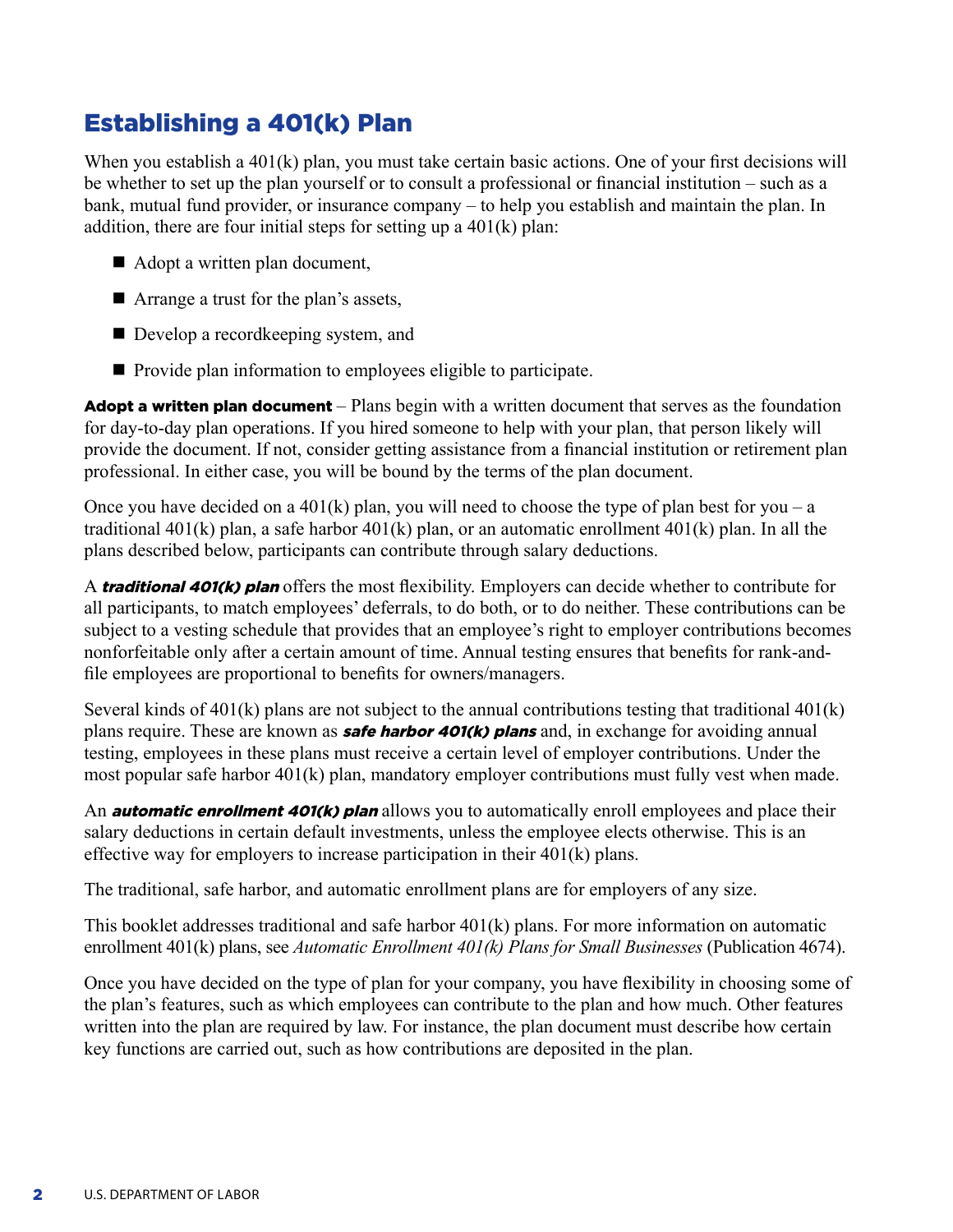Arrange a trust for the plan's assets  $-A$  plan's assets must be held in trust to assure that the assets are used solely to benefit the participants and their beneficiaries. The trust must have at least one trustee to handle contributions, plan investments, and distributions. Since the financial integrity of the plan depends on the trustee, selecting a trustee is one of the most important decisions you will make in establishing a 401(k) plan. If you set up your plan through insurance contracts, the contracts do not need to be held in trust.

**Develop a recordkeeping system** — An accurate recordkeeping system will track and properly attribute contributions, earnings and losses, plan investments, expenses, and benefit distributions. If a contract administrator or financial institution assists in managing the plan, that entity typically will help keep the required records. In addition, a recordkeeping system will help you, your plan administrator, or your financial provider prepare the plan's annual return/report that must be filed with the Federal Government.

Provide plan information to employees eligible to participate  $-$  You must notify employees who are eligible to participate in the plan about certain benefits, rights, and features. In addition, a



summary plan description (SPD) must be provided to all participants. The SPD is the primary vehicle to inform participants and beneficiaries about the plan and how it operates. It typically is created with the plan document. (For more information on the required contents of the SPD, see **Disclosing Plan** Information to Participants.)

You also may want to provide your employees with information that discusses the advantages of your  $401(k)$  plan. The benefits to employees – such as pretax contributions to a  $401(k)$  plan (or tax-free distributions in the case of Roth contributions), employer contributions (if you choose to make them), and compounded tax-deferred earnings – help highlight the advantages of participating in the plan.

# Operating a 401(k) Plan

Once you establish a 401(k) plan, you assume certain responsibilities in operating it. If you hired someone to help set up your plan, that arrangement also may include help in operating the plan. If not, you'll need to decide whether to manage the plan yourself or to hire a professional or financial institution – such as a bank, mutual fund provider, or insurance company – to take care of some or most aspects of operating the plan.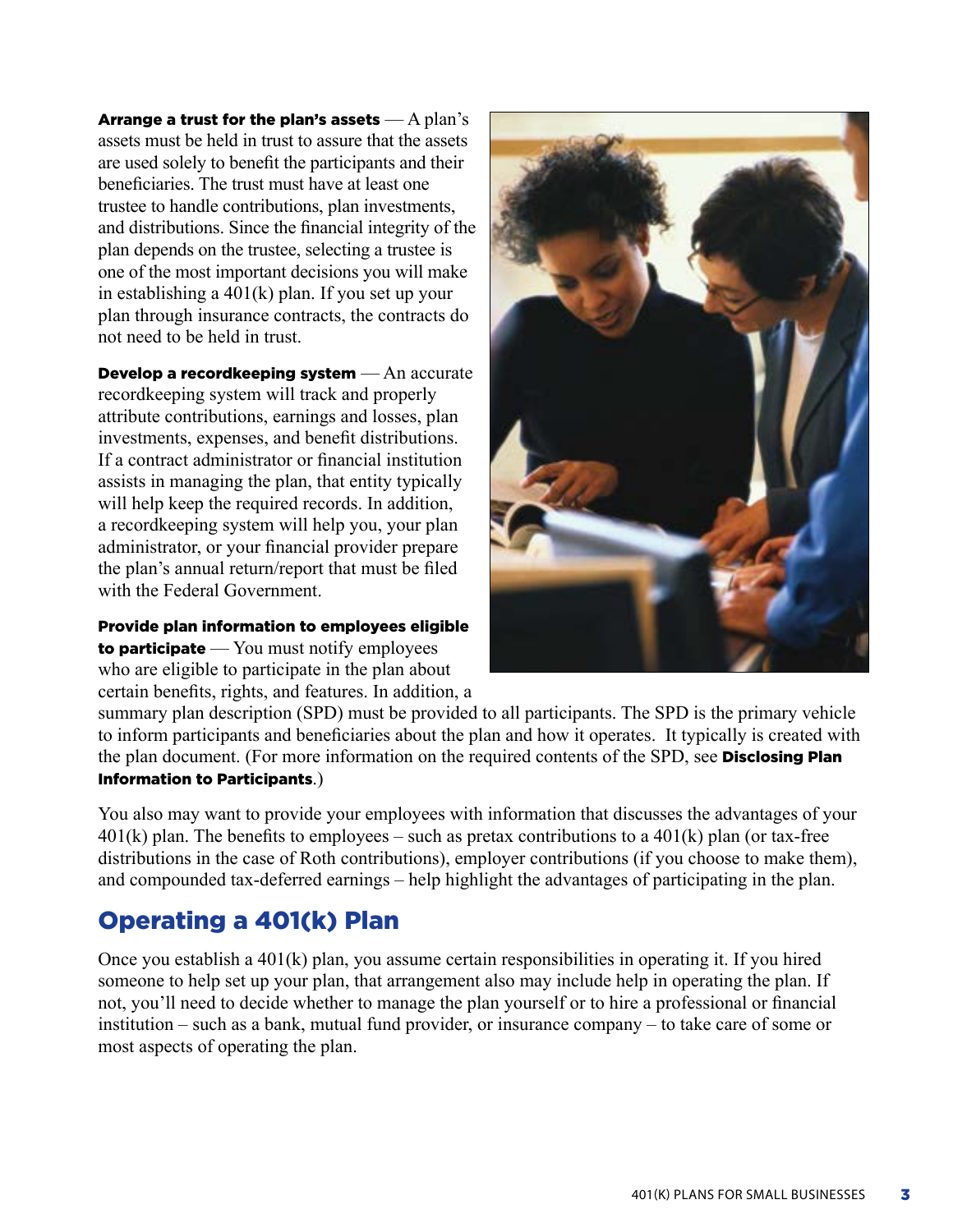Elements of operating 401(k) plans include:

- $\blacksquare$  Participation
- $\blacksquare$  Contributions
- $\blacksquare$  Vesting
- $\blacksquare$  Nondiscrimination
- $\blacksquare$  Investing the contributions
- $\blacksquare$  Fiduciary responsibilities
- $\blacksquare$  Disclosing plan information to participants
- $\blacksquare$  Reporting to government agencies
- $\blacksquare$  Distributing plan benefits

## Participation

Typically, a plan includes a mix of rank-and-file employees and owners/managers. However, a 401(k) plan may exclude some employees if they:

- $\blacksquare$  Are younger than 21,
- $\blacksquare$  Have completed less than one year of service,
- $\blacksquare$  Are covered by a collective bargaining agreement, if retirement benefits were the subject of good faith bargaining, or
- $\blacksquare$  Are certain nonresident aliens.

## Contributions

In all 401(k) plans, participants can contribute through salary deductions. You can decide on your business's contribution to participants' accounts in the plan.

## *Traditional 401(k) Plan*

If you decide to contribute to your 401(k) plan, you have further options. You can contribute a percentage of each employee's compensation for allocation to the employee's account (called a nonelective contribution), you can match the amount your employees contribute (called a matching contribution), or you can do both.

For example, you may decide to add a percentage – say, 50 percent – to an employee's contribution, which results in a 50-cent increase for every dollar the employee sets aside. Using a matching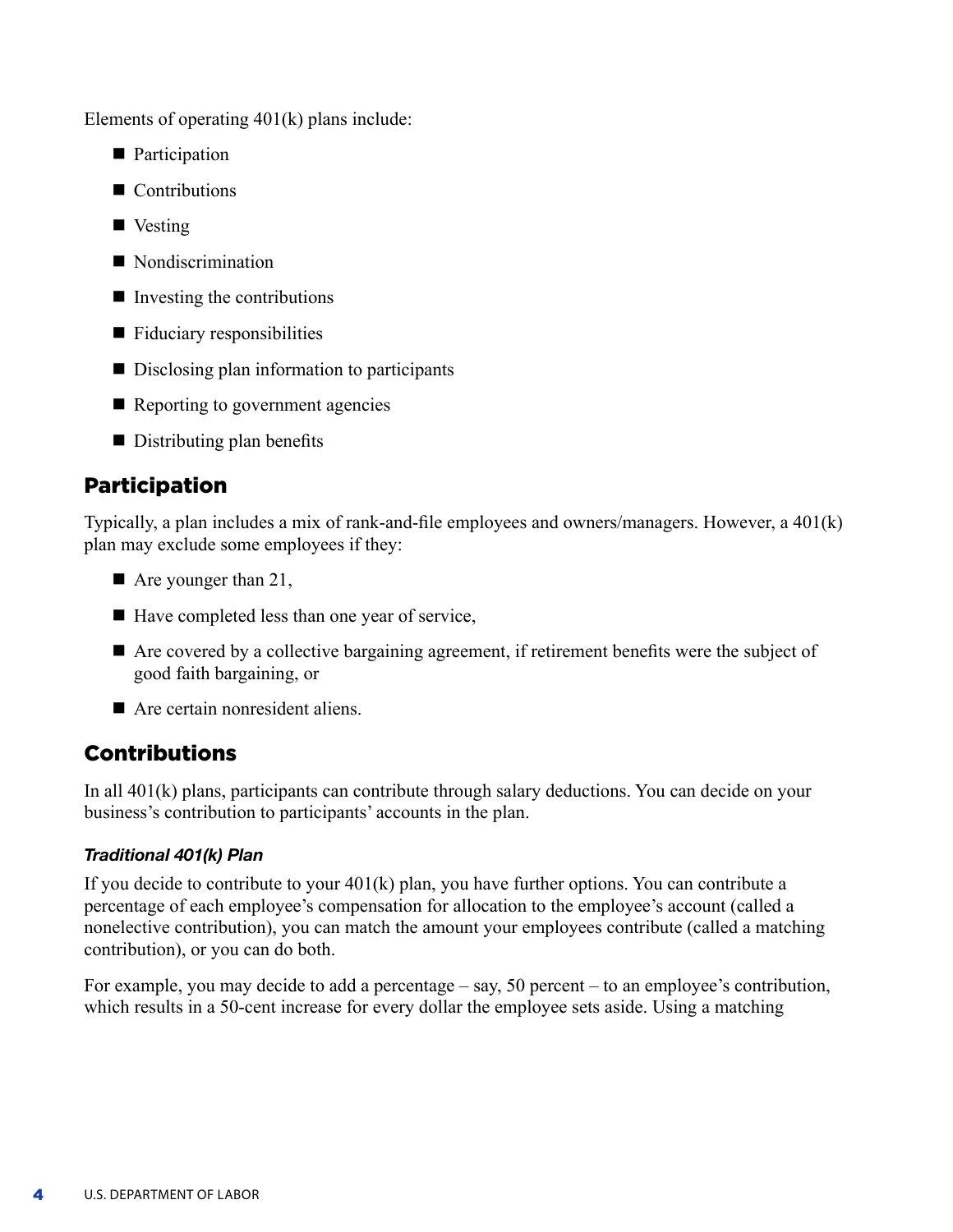contribution formula will provide employer contributions only to employees who make deferrals to the 401(k) plan. If you choose to make nonelective contributions, the employer contribution goes to each eligible participant, whether or not the participant decides to make a salary deferral to his or her  $401(k)$ plan account.

Under a traditional 401(k) plan, you have the flexibility of changing the amount of employer contributions each year, according to business conditions.

### *Safe Harbor 401(k) Plan*

Under a safe harbor plan, you can match each eligible employee's contribution, dollar for dollar, up to 3 percent of the employee's compensation, and 50 cents on the dollar for the employee's contribution that exceeds 3 percent, but not 5 percent, of the employee's compensation. Alternatively, you can make a nonelective contribution equal to 3 percent of compensation to each eligible employee's account. Each year you must make either the matching contributions or the nonelective contributions. The plan document will specify which contributions will be made and this information must be provided to employees before the beginning of each year.

#### *Roth Contributions*

401(k) plans may permit employees to make after-tax contributions through salary deduction. These designated Roth contributions, as well as gains and losses, are accounted for separately from pretax contributions. However, designated Roth contributions are treated the same as pretax contributions for most aspects of plan operations, such as contribution limits.

A 401(k) plan may allow participants to transfer certain amounts in the plan to their designated Roth account in the plan.

## *Contribution Limits*

Employer and employee contributions and forfeitures (nonvested employer contributions of terminated participants) are subject to a per-employee overall annual limitation. This limit is the lesser of:

- 100 percent of the employee's compensation, or
- $\blacksquare$  \$56,000 for 2019 and \$57,000 for 2020.

In addition, the amount employees can contribute under any 401(k) plan is limited to \$19,000 for 2019 and \$19,500 for 2020. This includes both pre-tax employee salary deferrals and after-tax designated Roth contributions (if permitted under the plan).

All 401(k) plans may allow catch-up contributions of \$6,000 for 2019 and \$6,500 for 2020 for employees age 50 and over.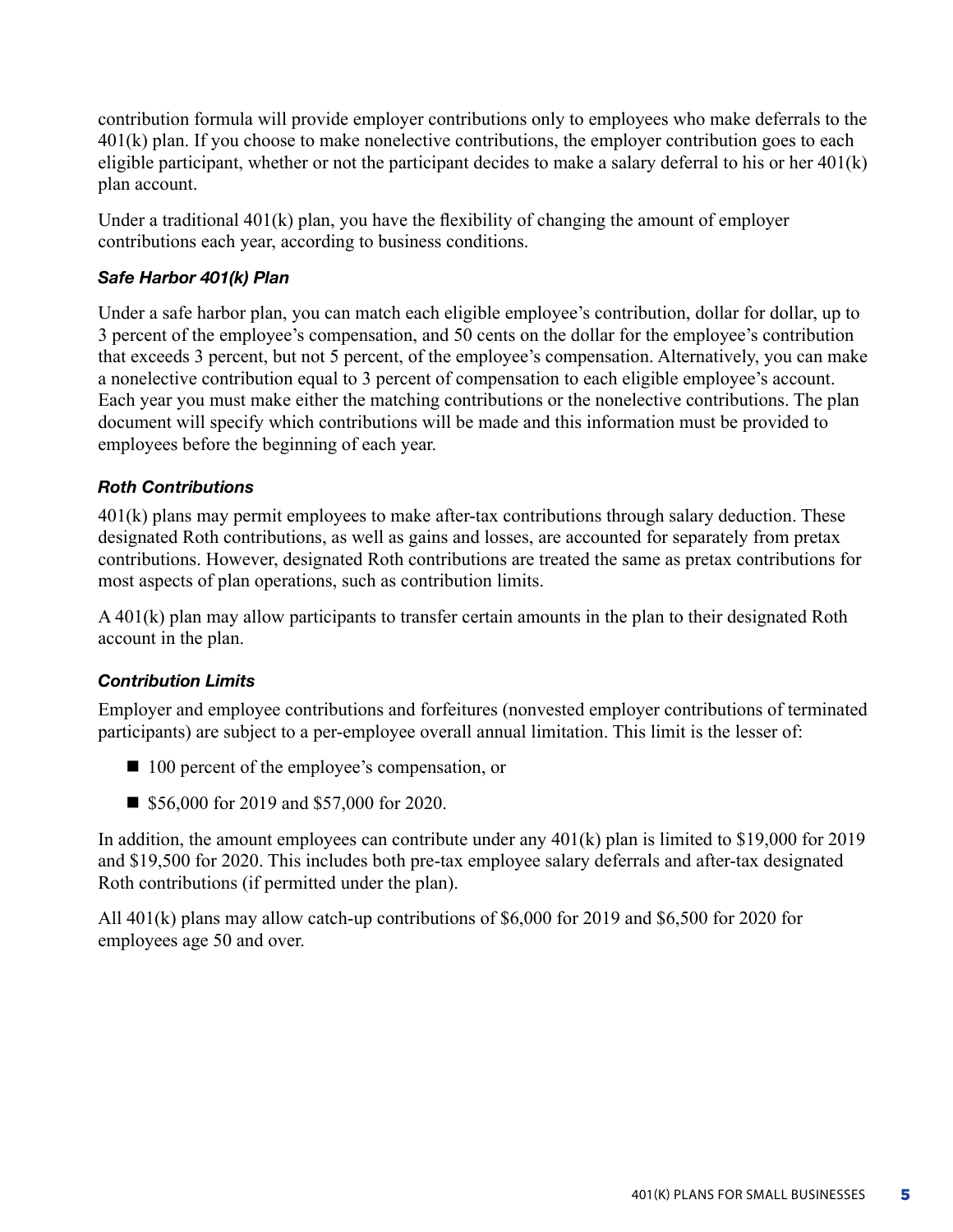## Vesting

Employee salary deferrals are immediately 100 percent vested – that is, the money that an employee has contributed to the plan cannot be forfeited. When an employee leaves employment, they are entitled to those deferrals, plus any investment gains (or minus losses) on the deferrals.

In safe harbor 401(k) plans, all required employer contributions are always 100 percent vested. In traditional 401(k) plans, you can design your plan so that employer contributions vest over time, according to a vesting schedule.

## Nondiscrimination

To preserve the tax benefits of a 401(k) plan, the plan must provide substantive benefits for rank-and-file employees, not just business owners and managers. These requirements are called nondiscrimination rules and compare both plan participation and contributions of rank-and-file employees to owners/managers.

Traditional 401(k) plans are subject to annual testing to ensure that the amount of contributions made for rank-and-file employees is proportional to contributions made for owners and managers. In most cases, safe harbor 401(k) plans are not subject to annual nondiscrimination testing.

## Investing the Contributions

After you decide on the type of 401(k) plan, you can consider the variety of investment options. In designing a plan, you will need to decide whether to permit your employees to direct the investment of their accounts or to manage the monies on their behalf. If you choose the former, you must decide what investment options to make available to the participants. Depending on the plan design you choose, you may want to hire someone either to determine the investment options or to manage the plan's investments. Continually monitoring the investment options ensures that your selections remain in the best interests of your plan and its participants.

## Fiduciary Responsibilities

Many of the actions needed to operate a 401(k) plan involve fiduciary decisions. This is true whether you hire someone to manage the plan for you or do some or all of the plan management yourself. Controlling the assets of the plan or using discretion in administering and managing the plan makes you and the entity you hire a plan fiduciary to the extent of that discretion or control. Providing investment advice for a fee also makes someone a fiduciary. Hiring someone to perform fiduciary functions is itself a fiduciary act. Thus, fiduciary status is based on the functions performed for the plan, not a title.

Some decisions for a plan are business decisions, rather than fiduciary decisions. For instance, the decisions to establish a plan, to include certain features in a plan, to amend a plan, and to terminate a plan are business decisions. When making these decisions, you are acting on behalf of your business, not the plan, and therefore, you would not be a fiduciary. However, when you take steps to implement these decisions, you (or those you hire) are acting on behalf of the plan and, in carrying out these actions, may be a fiduciary.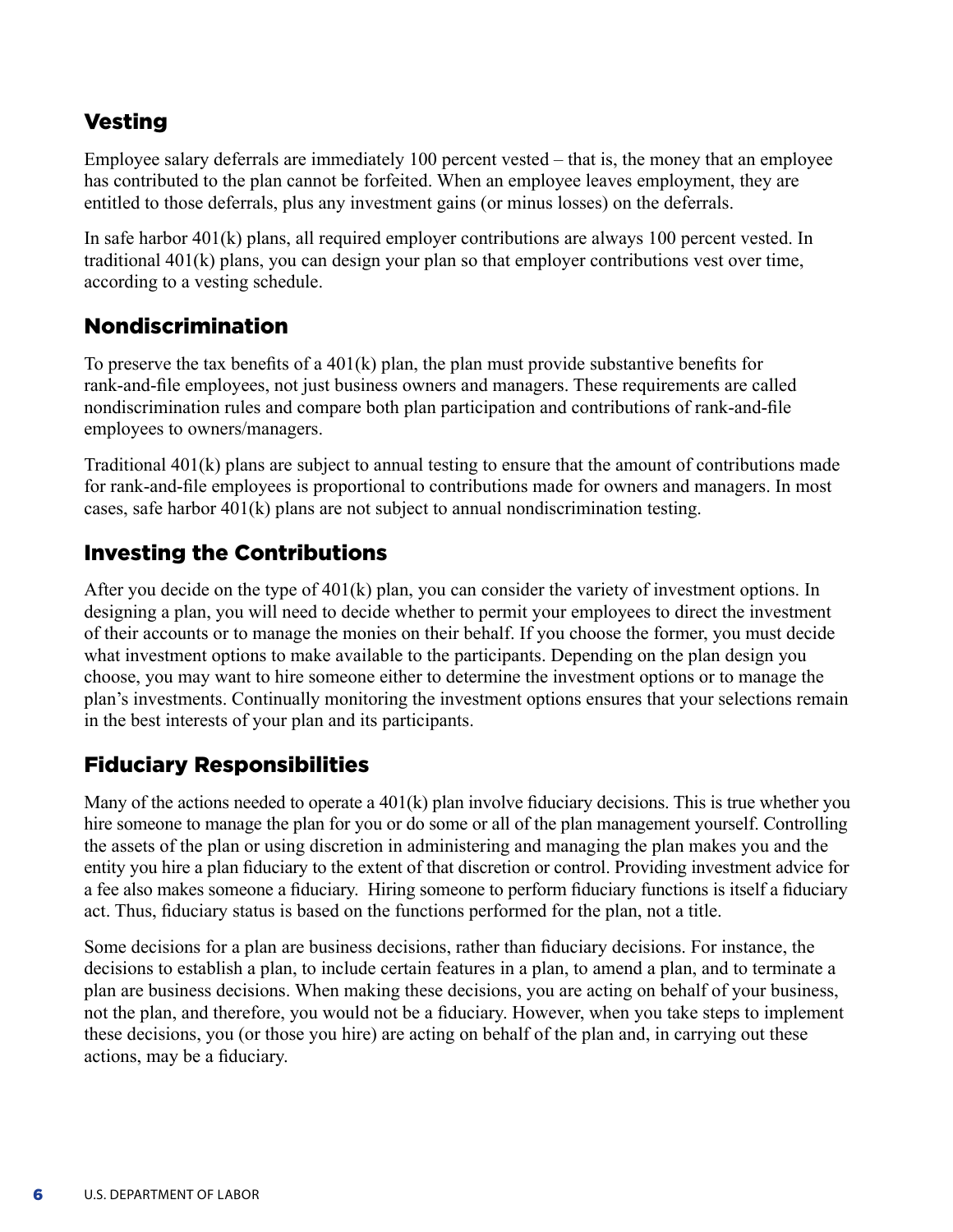#### *Basic Responsibilities*

Fiduciaries are in a position of trust with respect to the participants and beneficiaries in the plan. The fiduciary's responsibilities include:

- $\blacksquare$  Acting solely in the interest of the participants and their beneficiaries;
- $\blacksquare$  Acting for the exclusive purpose of providing benefits to workers participating in the plan and their beneficiaries, and defraying reasonable plan expenses;
- Carrying out duties with the care, skill, prudence, and diligence of a prudent person familiar with such matters;
- $\blacksquare$  Following the plan documents; and
- $\blacksquare$  Diversifying plan investments.

These are the responsibilities that fiduciaries need to keep in mind as they carry out their duties. The responsibility to be prudent covers a wide range of functions needed to operate a plan. Since all these functions must be carried out in the same manner as a prudent person would, you may want to consult experts in investments, accounting and other fields, as appropriate.

In addition, for some functions, there are specific rules that help guide the fiduciary. For example, the deductions from employees' paychecks for contribution to the plan must be deposited with the plan as soon as reasonably possible, but no later than the 15th business day of the month following the payday. If you can reasonably make the deposits in a shorter time frame, you must do so.

For plans with fewer than 100 participants, salary reduction contributions deposited with the plan no later than the 7th business day following withholding by the employer will be considered contributed in compliance with the law.

For all contributions, employee and employer (if any), the plan must designate a fiduciary, typically the trustee, to make sure that contributions due to the plan are transmitted. If the plan and other documents are silent or ambiguous, the trustee generally has this responsibility. In addition, you (or those you hire) will need to update the plan document for changes in the law.

## *Limiting Liability*

With these responsibilities, there is also some potential liability. However, you can take actions to demonstrate that you carried out your responsibilities properly and to limit your liability.

The fiduciary responsibilities cover the process used to carry out the plan functions rather than simply the results. For example, if you or someone you hire makes the investment decisions for the plan, an investment does not have to be a "winner" if it was part of a prudent overall diversified investment portfolio for the plan. Since a fiduciary needs to carry out activities through a prudent process, you should document the decision-making process to demonstrate the rationale behind the decision at the time it was made.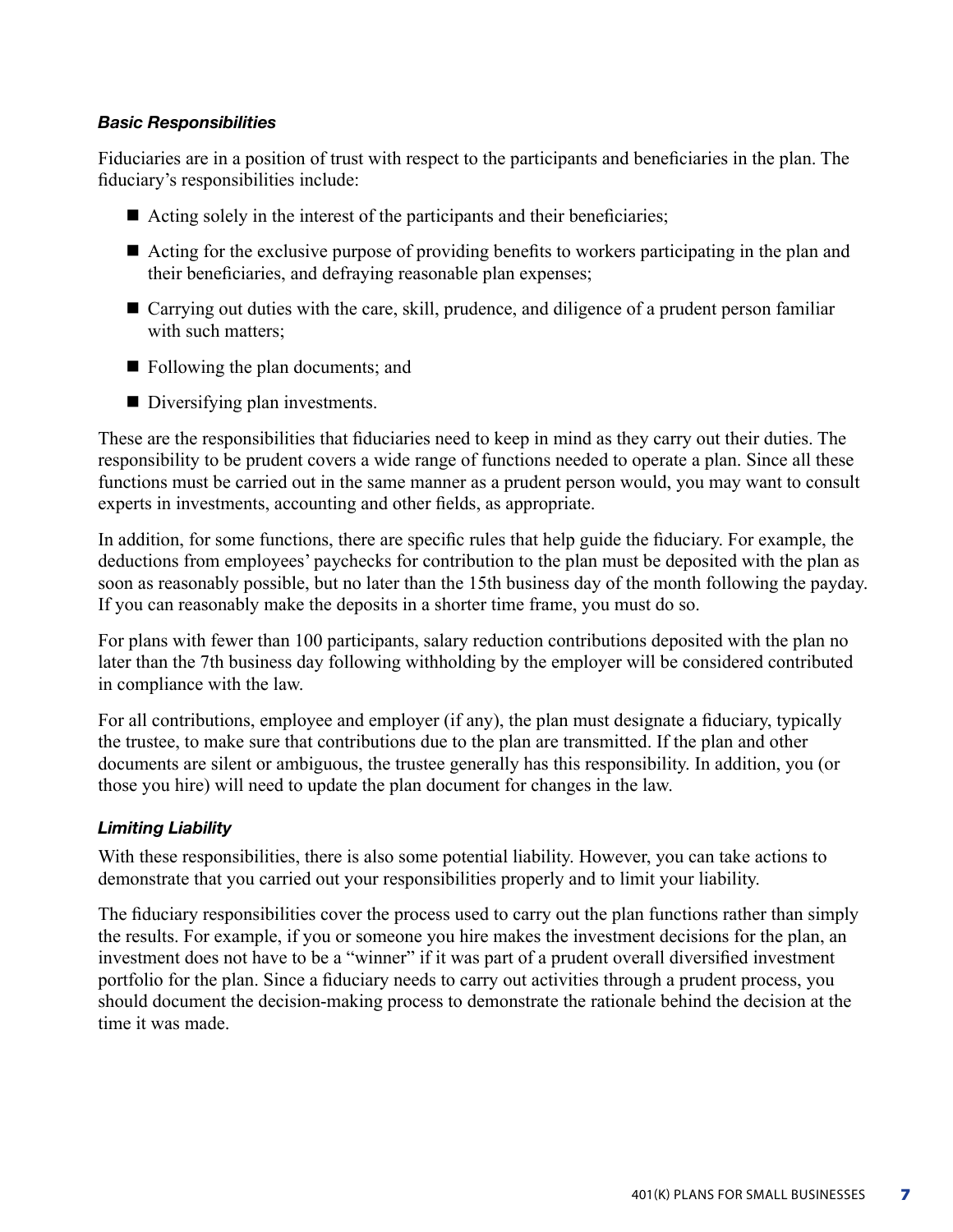In addition to the steps above, there are other ways to limit potential liability. The plan can be set up to give participants control of investments in their accounts. For participants to have control, they must have sufficient information on the specifics of their investment options. If properly executed, this type of plan limits your liability for participants' investment decisions. You can also hire a service provider or providers to handle some or most of the fiduciary functions, setting up the agreement so that the person or entity then assumes liability.

#### *Hiring a Service Provider*

Even if you do hire a financial institution or retirement plan professional to manage the plan, you retain some fiduciary responsibility for the decision to select and keep that person or entity as the plan's service provider. Thus, you should document your selection process and monitor the services provided to determine if you need to make a change.

For a service contract or arrangement to be reasonable, service providers must give you certain information about the services they will provide to your plan and all of the compensation they will receive. This information will assist you in understanding the services, assessing the reasonableness of the compensation (direct and indirect), and determining any conflicts of interest that may impact the service provider's performance.

Some additional items to consider in selecting a plan service provider:

- **Information about the firm itself**: affiliations, financial condition, experience with 401(k) plans, and assets under its control;
- n **A description of business practices**: how plan assets will be invested if the firm will manage plan investments or how participant investment directions will be handled; and
- **n** Information about the quality of prospective providers: the identity, experience, and qualifications of the professionals who will be handling the plan's account; any recent litigation or enforcement action that has been taken against the firm; the firm's experience or performance record; if the firm plans to work with any of its affiliates in handling the plan's account; and whether the firm has fiduciary liability insurance.

Once hired, you should continue to monitor your service provider by doing the following:

- $\blacksquare$  Evaluate any notices the service provider furnishes about possible changes to their compensation and the other information they provided when hired (or when the contract or arrangement was renewed);
- $\blacksquare$  Review the service provider's performance;
- $\blacksquare$  Read any reports they provide;
- Check actual fees charged;
- $\blacksquare$  Ask about policies and practices (such as trading, investment turnover, and proxy voting); and
- Follow up on participant complaints.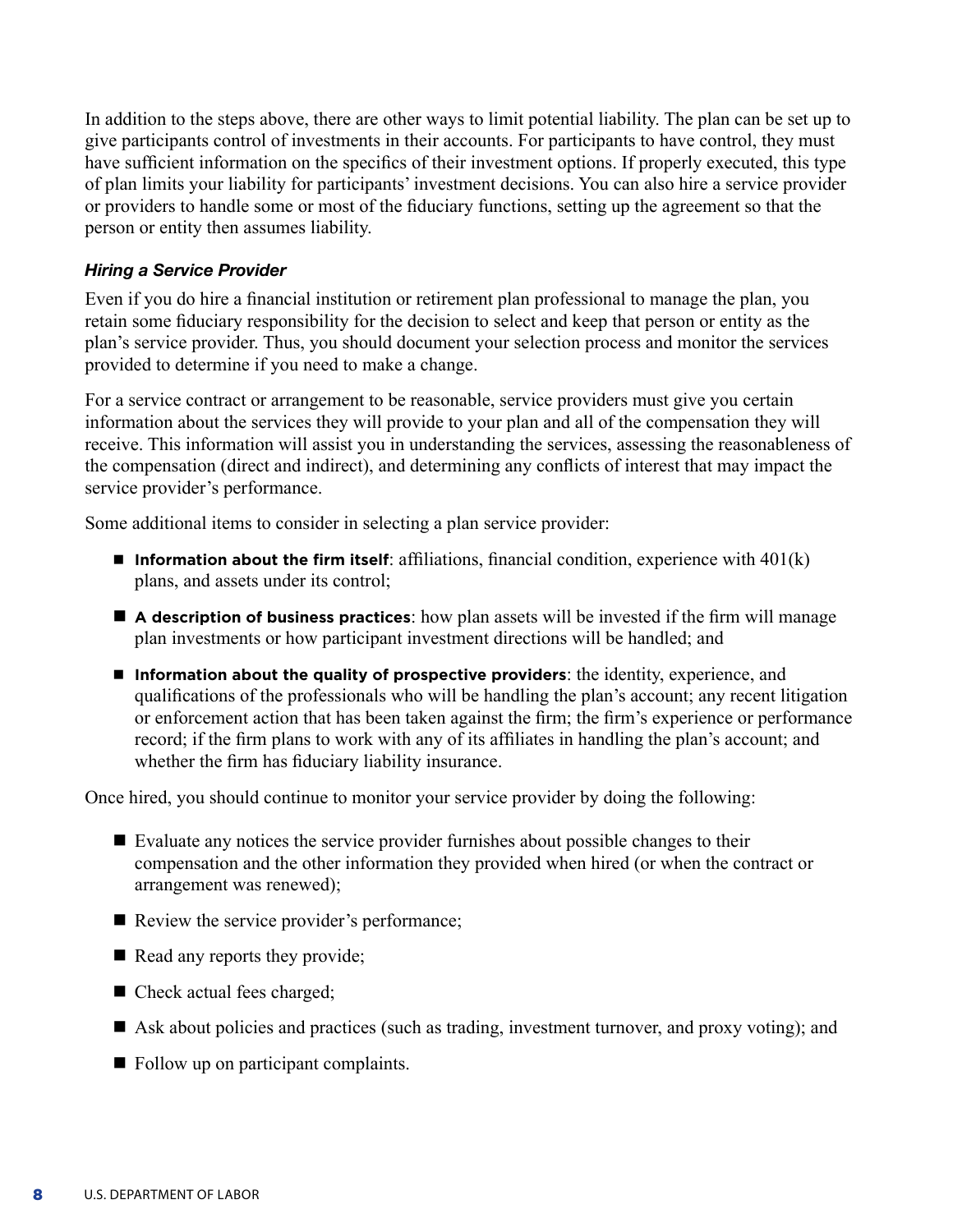For more information, see [Understanding Retirement Plan Fees and Expenses](https://www.dol.gov/sites/dolgov/files/ebsa/about-ebsa/our-activities/resource-center/publications/understanding-retirement-plan-fees-and-expenses.pdf)*.*

#### *Providing Information in Participant-Directed Plans*

When plans allow participants to direct their investments, fiduciaries need to take steps regularly to make participants aware of their rights and responsibilities related to directing their investments. This includes providing plan- and investment-related information, including information about fees and expenses that participants need to make informed decisions about the management of their individual accounts. You (or those you hire) must provide that information to participants before they can first direct their investment in the plan and annually thereafter. The investment-related information needs to be presented in a format, such as a chart, that allows for a comparison among the plan's investment options. A **[model chart](https://www.dol.gov/sites/dolgov/files/ebsa/about-ebsa/our-activities/resource-center/publications/providing-information-in-participant-directed-plans-model-chart.doc)** is available. If you use information provided by a service provider that you rely on reasonably and in good faith, you will be protected from liability for the completeness and accuracy of the information.

#### *Prohibited Transactions and Exemptions*

Some transactions are prohibited under the law to prevent dealings with parties that have certain connections to the plan, self-dealing, or conflicts of interest that could harm the plan. However, there are several exceptions under the law, and additional exemptions may be granted by the U.S. Department of Labor if protections for the plan are in place in conducting the transactions.

One exemption allows fiduciary investment advisers to provide investment advice to participants who direct the investments in their accounts. The exemption applies to buying, selling, or holding an investment related to the advice, as well as to receiving related fees and other compensation by a fiduciary adviser. Please see DOL's **[Website](https://www.dol.gov/agencies/ebsa)** for more information.

Another exemption in the law permits you to offer loans to participants through your plan. If you do, the loan program must be carried out in a way that protects the plan and all other participants. Each loan request decision is treated as a plan investment and considered accordingly.

## *Bonding*

Anyone handling plan funds or other plan property generally must be covered by a fidelity bond to protect the plan against loss resulting from fraud and dishonesty by those covered by the bond.

## Disclosing Plan Information to Participants

Plan disclosure documents keep participants informed about the basics of plan operation, alert them to changes in the plan's structure and operations, and give them a chance to make decisions and take timely action about their accounts.

The **summary plan description (SPD)** – the basic descriptive document – is a plain-language explanation of the plan and must be comprehensive enough to inform participants of their rights and responsibilities under the plan. It also informs participants about the plan features and what to expect of the plan.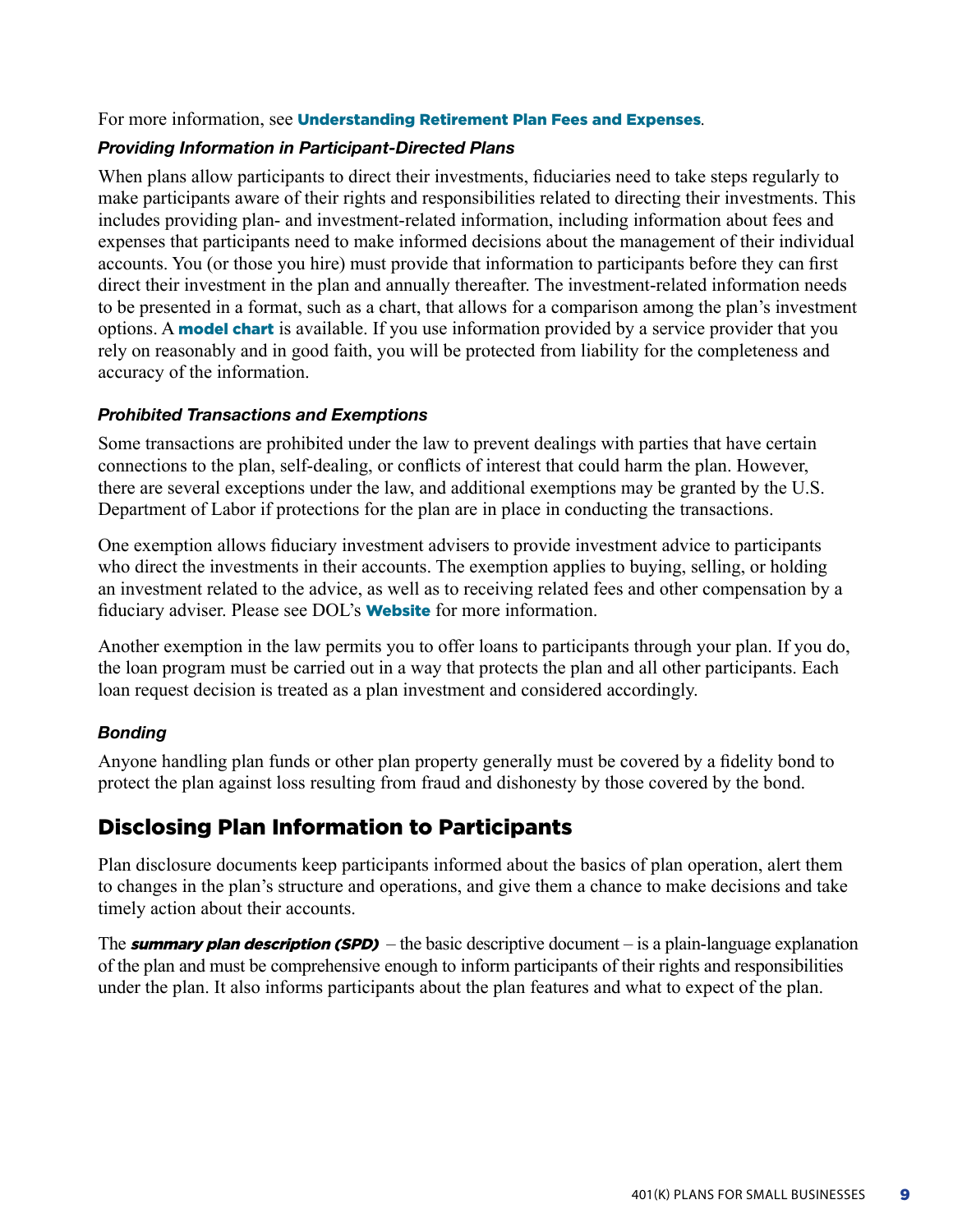

Among other things, the SPD must include information about:

- $\blacksquare$  When and how employees become eligible to participate in the 401(k) plan,
- $\blacksquare$  The contributions to the plan,
- $\blacksquare$  How long it takes to become vested,
- $\blacksquare$  When employees are eligible to receive their benefits,
- $\blacksquare$  How to file a claim for those benefits, and
- Participants' basic rights and responsibilities under the Employee Retirement Income Security Act (ERISA).

The SPD should include an explanation about the administrative expenses that will be paid by the plan. This document must be given to participants when they join the plan and to beneficiaries when they first receive benefits. SPDs must also be redistributed periodically during the life of the plan.

A **summary of material modifications (SMM)** informs participants of changes made to the plan or to the information required to be in the SPD. When such changes occur, all participants must receive one of these two documents automatically within a specified number of days after the change.

#### An *individual benefit statement* shows:

- $\blacksquare$  The total plan benefits earned by a participant,
- $\blacksquare$  Vested benefits,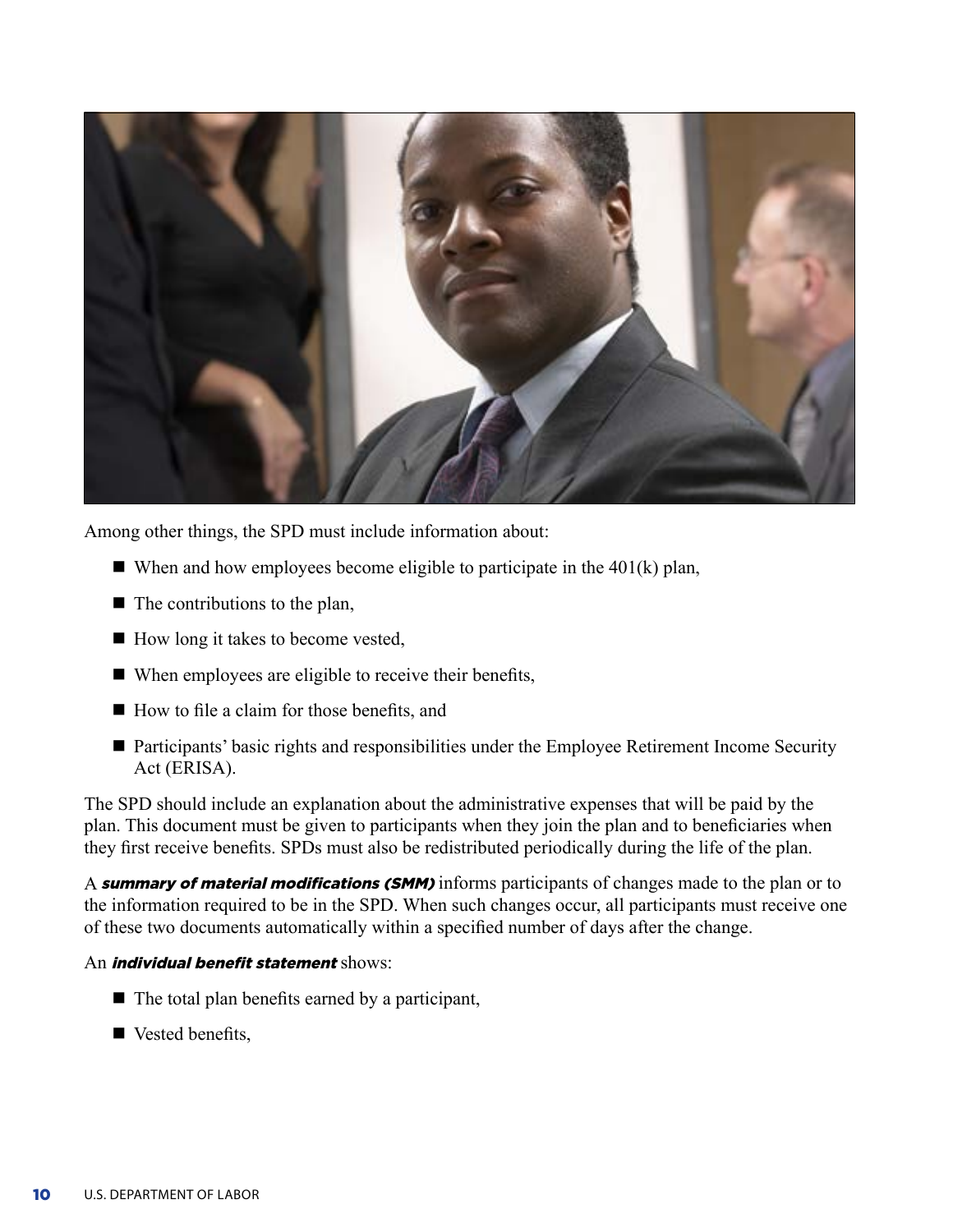- $\blacksquare$  The value of each investment in the account,
- $\blacksquare$  Information describing the ability to direct investments, and
- $\blacksquare$  For plans with participant direction, an explanation of the importance of a diversified portfolio. Plans that provide for participant-directed accounts must furnish quarterly individual benefit statements. Plans that do not provide for participant direction must furnish statements annually.

As noted above, plans that allow participants to direct the investments in their accounts must provide participants with plan and investment information, including information about fees and expenses, before they can first direct investments and generally annually thereafter. At least quarterly, they also must provide participants with information on the fees and expenses actually paid. The initial planrelated information may be distributed as part of the SPD provided when a participant joins the plan as long as it is provided before the participant can first direct investments. The information provided quarterly may be included with the individual benefit statement.

A **summary annual report** is a narrative of the plan's annual return/report, the Form 5500, filed with the Federal Government (see **Reporting to Government Agencies** for more information). The plan administrator must furnish it annually to participants.

A **blackout period notice** gives employees advance notice when a blackout period occurs, typically when plans change recordkeepers or investment options, or when plans add participants because of corporate mergers or acquisitions. During a blackout period, participants' rights to direct investments, take loans, or obtain distributions are suspended.

## Reporting to Government Agencies

In addition to the disclosure documents that provide information to participants, plans must also report certain information to Government entities.

## *Form 5500 Annual Return/Report of Employee Benefit Plans*

Plans must file an annual return/report with the Federal Government, in which information about the plan and its operation is disclosed to the IRS and the U.S. Department of Labor. Plans that are required to file the Form 5500 or Form 5500-SF must do so electronically. These returns/reports are made available to the public.

Depending on the number and type of participants covered, most 401(k) plans must file one of the following forms:

- **Form 5500**, *Annual Return/Report of Employee Benefit Plan*,
- Form 5500-SF, *Short Form Annual Return/Report of Small Employee Benefit Plan, or*
- Form 5500-EZ, *Annual Return of One-Participant (Owners and Their Spouses) Retirement Plan.*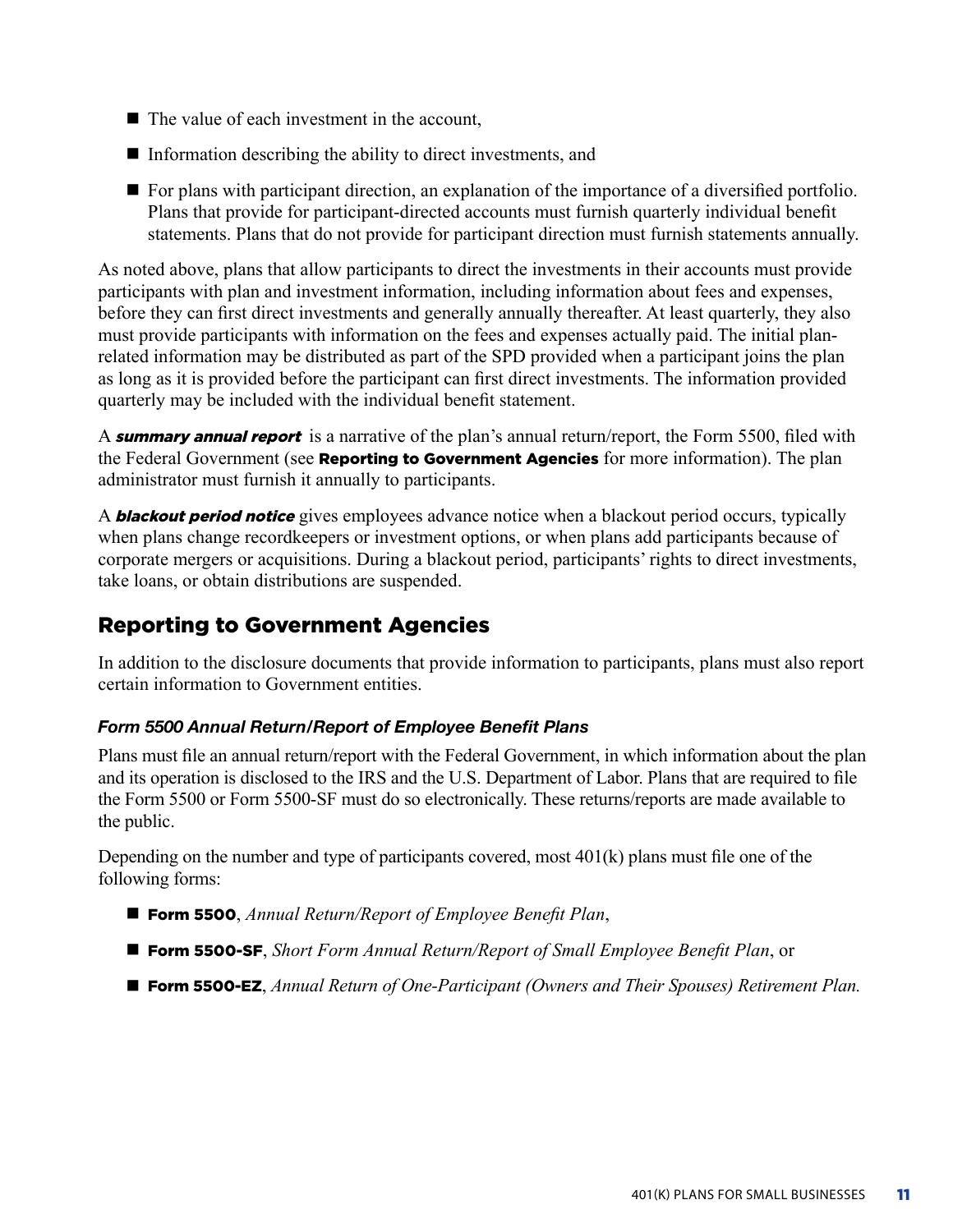The Form 5500-EZ is generally used by one-participant plans. One-participant plans (which cover only sole proprietors – whether incorporated or not – partners, and spouses) with total assets of \$250,000 or less at the end of the plan year are exempt from the annual filing requirement. However, you must file a final return/report if you terminate the plan, regardless of the value of the plan's assets.

## *Form 1099-R*

Form 1099-R, *Distributions From Pensions, Annuities, Retirement or Profit-Sharing Plans, IRAs, Insurance Contracts, etc.*, is used to report distributions (including rollovers) from a retirement plan. It is given to both the IRS and recipients of distributions from the plan during the year.

## *Form 8955-SSA*

Form 8955-SSA, *Annual Registration Statement Identifying Separated Participants with Deferred Vested Benefits*, is used to report separated participants with deferred vested benefits under the plan. It is filed with the IRS. The information reported is generally given to the Social Security Administration and to each deferred vested participant in an individual statement by the plan administrator.

## Distributing Plan Benefits

The amount of benefits in a 401(k) plan is dependent on a participant's account balance at the time of distribution.

When participants are eligible to receive a distribution, 401(k) plans typically provide that participants can elect to:

- $\blacksquare$  Take a lump sum distribution of their account,
- n Roll over their account to an IRA or another employer's retirement plan, or
- $\blacksquare$  Take periodic distributions.

More employers are offering annuity or other lifetime income distribution options in their defined contribution plans for employees who want to ensure that they do not outlive their retirement savings. You may want to look into what other employers are doing.

# Terminating a 401(k) Plan

401(k) plans must be established with the intention of being continued indefinitely. However, business needs may require employers to terminate their plans. For example, you may want to establish another type of retirement plan instead of the 401(k) plan.

Typically, the process of terminating a 401(k) plan includes amending the plan document, distributing all assets, and filing a final Form 5500. You must also notify your employees that the plan will be discontinued. Check with your plan's financial institution or a retirement plan professional to see what else you must do to terminate your 401(k) plan.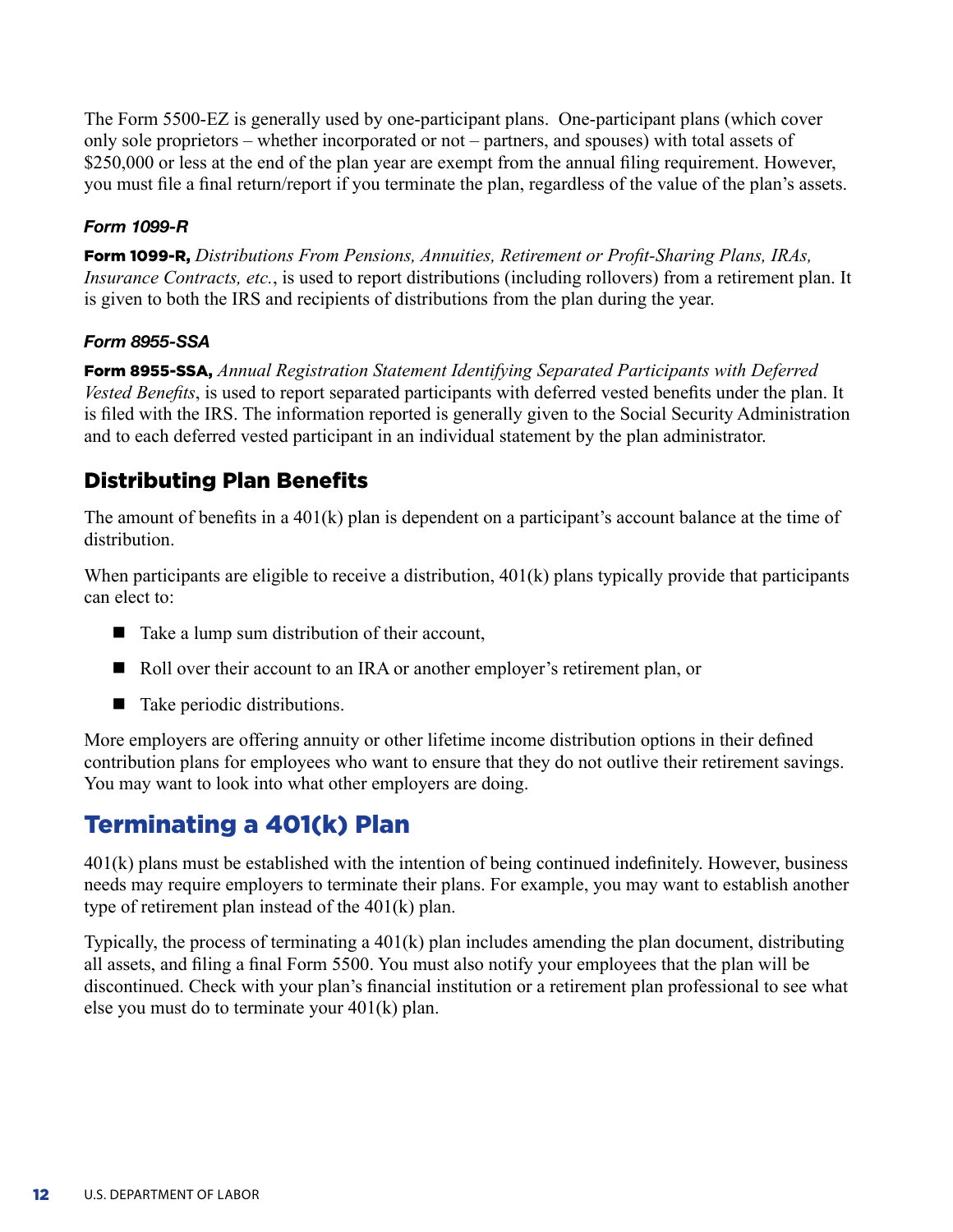## **Compliance**

Even with the best intentions, those operating the plan can still make mistakes. The U.S. Department of Labor and IRS have correction programs to help 401(k) plan sponsors correct plan errors, protect participants' interests, and keep the plan's tax benefits. These programs are structured to encourage early correction. Having an ongoing review program makes it easier to spot and correct mistakes in plan operations. See the **Resources** section for further information.

| A 401(k) Checklist                                                                                                                                                                                                                                                           |
|------------------------------------------------------------------------------------------------------------------------------------------------------------------------------------------------------------------------------------------------------------------------------|
| Now that you are ready to get started, ask yourself these questions:                                                                                                                                                                                                         |
| Have you determined which type of $401(k)$ plan best suits your business?                                                                                                                                                                                                    |
|                                                                                                                                                                                                                                                                              |
| Have you decided whether to hire a financial institution or retirement plan professional to<br>help with setting up and running the plan?                                                                                                                                    |
| Have you decided whether to make contributions to the plan, and, if so, whether to make<br>nonelective and/or matching contributions? (Remember, you may design your plan so that<br>you may change your nonelective contributions if necessary due to business conditions.) |
| Have you adopted a written plan that includes the features you want to offer, such as<br>whether participants will direct the investment of their accounts?                                                                                                                  |
| Have you notified eligible employees and provided them with information to help in their<br>decision-making?                                                                                                                                                                 |
| Have you arranged a trust for the plan assets or will you set up the plan solely with<br>insurance contracts?                                                                                                                                                                |
| Have you developed a recordkeeping system?                                                                                                                                                                                                                                   |
| Do you understand your fiduciary responsibilities?                                                                                                                                                                                                                           |
| How will you monitor the plan's service providers and investments?                                                                                                                                                                                                           |
| Do you understand the reporting and disclosure requirements of a $401(k)$ plan?                                                                                                                                                                                              |
| For help establishing and operating a $401(k)$ plan vou may want to talk to a retirement plan                                                                                                                                                                                |

For help establishing and operating a 401(k) plan, you may want to talk to a retirement plan professional or a representative of a financial institution offering retirement plans – and take advantage of the help available in the following **Resources** section.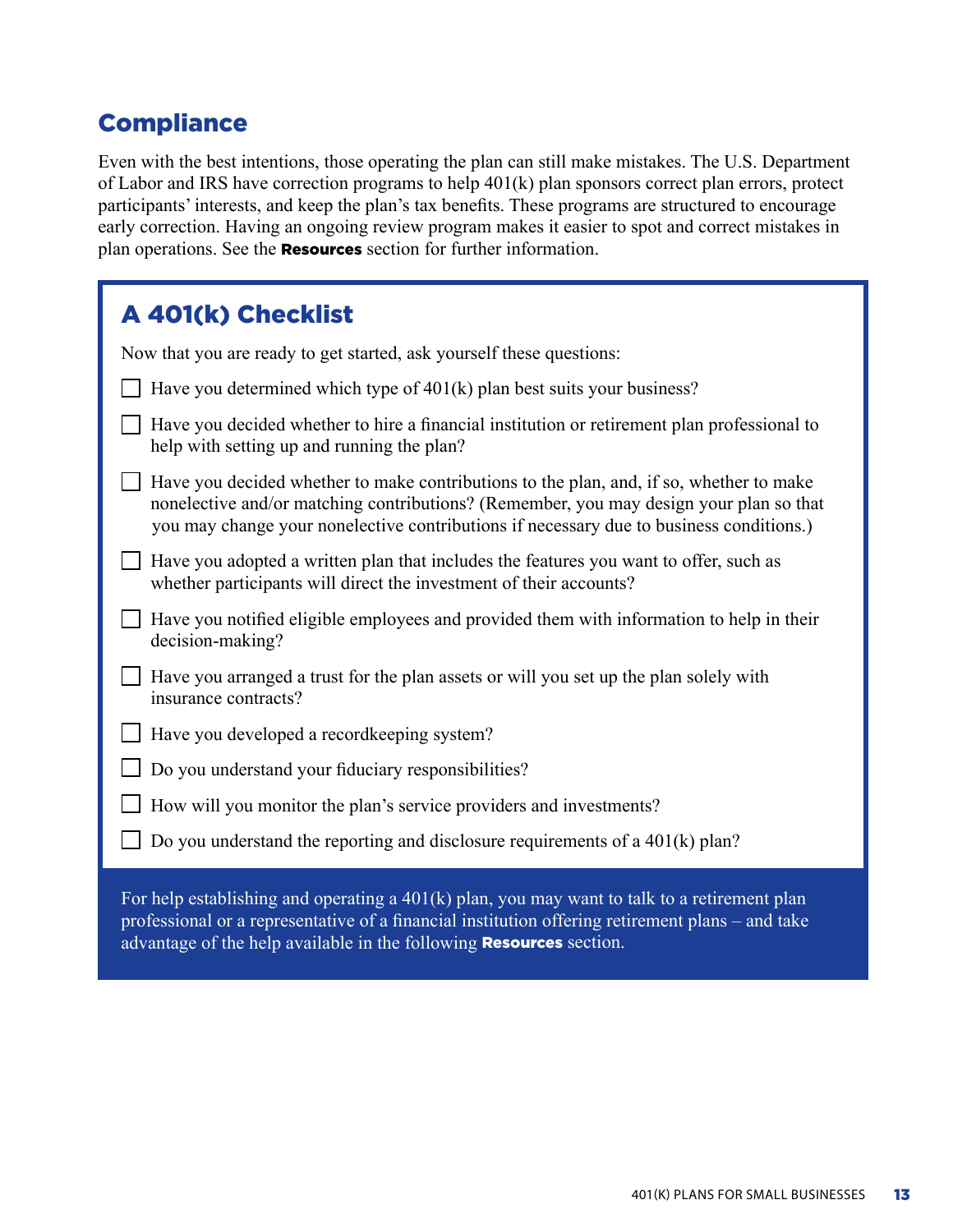## Resources

To find this publication and more information on retirement plans, visit:

#### *The U.S. Department of Labor's Employee Benefits Security Administration*

- **Nain site**
- **n** [Information for small businesses](https://www.dol.gov/agencies/ebsa/employers-and-advisers/small-business)
- $\blacksquare$  [Retirement saving information for employers and employees](https://www.savingmatters.dol.gov)

#### *Internal Revenue Services*

- **Nain site**
- Guidance for maintaining your  $401(k)$  plan

#### In addition, the following jointly developed publications are available on the DOL and IRS websites or can be ordered [electronically](https://www.askebsa.dol.gov) or by calling toll-free 866-444-3272.

- *Choosing a Retirement Solution for Your Small Business*, Publication 3998, provides an overview of retirement plans available to small businesses.
- *Adding Automatic Enrollment to Your 401(k) Plan*, Publication 4721, explains how to add automatic enrollment to your existing 401(k) plan.
- *Automatic Enrollment 401(k) Plans for Small Businesses*, Publication 4674, explains a type of retirement plan that allows small businesses to increase plan participation.
- *Payroll Deduction IRAs for Small Businesses*, Publication 4587, describes an arrangement that is an easy way for businesses to give employees an opportunity to save for retirement.
- *Profit Sharing Plans for Small Businesses*, Publication 4806, describes a flexible way for businesses to help employees save for retirement.
- *SEP Retirement Plans for Small Businesses*, Publication 4333, describes a low-cost retirement savings option for small businesses.
- *SIMPLE IRA Plans for Small Businesses*, Publication 4334, describes a type of retirement plan designed especially for small businesses.

#### *For business owners with a plan*

■ *Retirement Plan Correction Programs*, Publication 4224, briefly describes the IRS and DOL voluntary correction programs.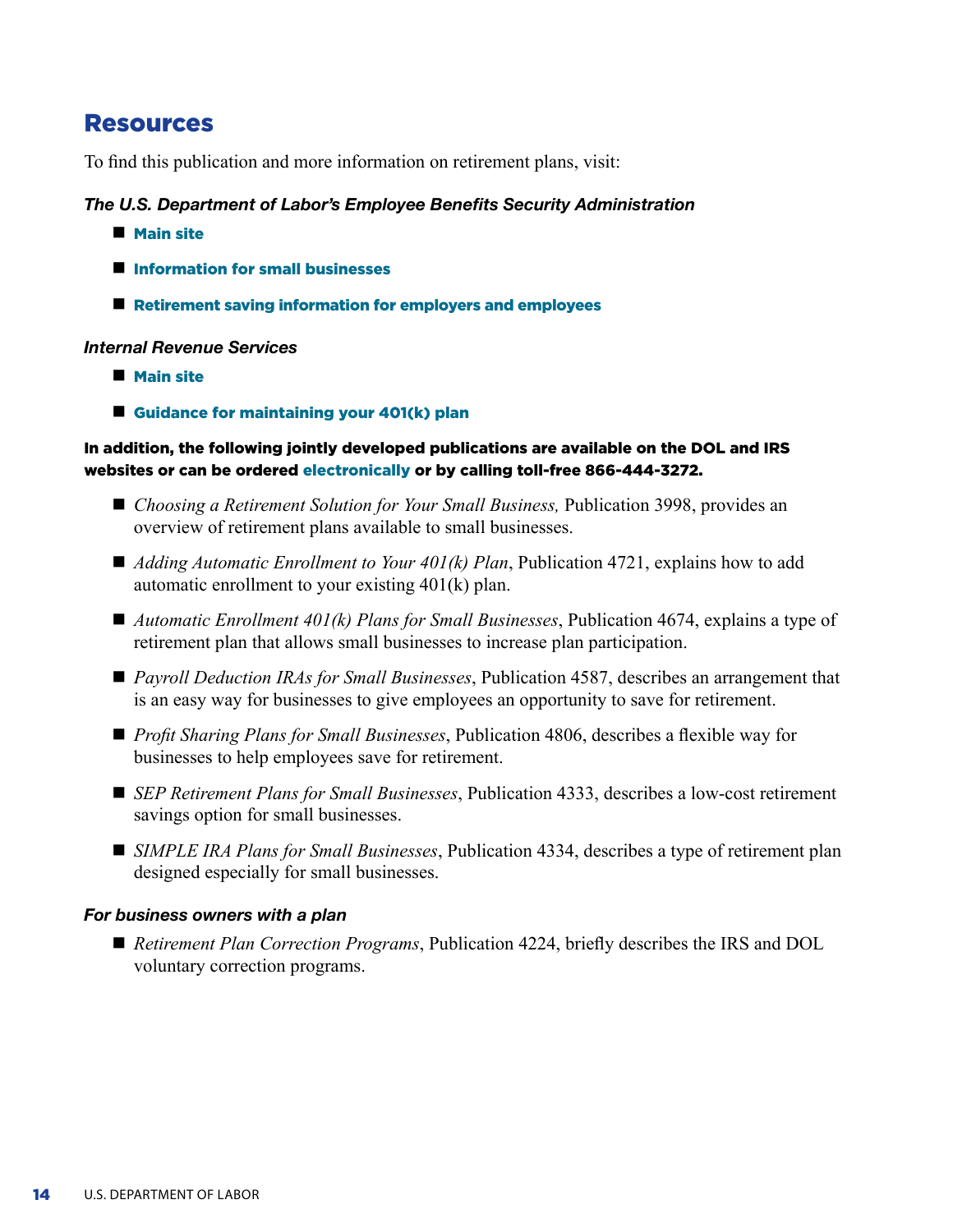## Related materials available from DOL

#### *For small businesses*

- *Meeting Your Fiduciary Responsibilities*
- *Understanding Retirement Plan Fees and Expenses*
- *Selecting an Auditor for Your Employee Benefit Plan*
- *Reporting and Disclosure Guide for Employee Benefit Plans*
- *Tips for Selecting and Monitoring Service Providers for Your Employee Benefit Plan*

In addition, DOL sponsors a website – the **[Small Business Retirement Savings Advisor](https://webapps.dol.gov/elaws/ebsaplan.htm)** – that encourages small business owners to choose the appropriate retirement plan for their businesses and provides resources on maintaining plans.

#### *For employees*

- *A Look at 401(k) Plan Fees*
- *What You Should Know about Your Retirement Plan* (also in Spanish)
- *Savings Fitness: A Guide to Your Money and Your Financial Future* (also in Spanish)
- *Taking the Mystery Out of Retirement Planning* (also in Spanish)
- *Top 10 Ways to Prepare for Retirement* (also in Spanish)
- *Women and Retirement Savings* (also in Spanish)

To view these publications, go to **[DOL's Website](https://www.savingmatters.dol.gov)**. To order publications or request assistance from a benefits advisor, contact EBSA **[electronically](https://www.askebsa.dol.gov)** or call toll free 866-444-3272.

## Related materials available from the IRS

- *Lots of Benefits*, Publication 4118, discusses the benefits of sponsoring and participating in a retirement plan (also available in Spanish, Korean, Vietnamese, Chinese and Russian).
- *Have you had your Check-up this year? for Retirement Plans, Publication 3066, encourages* employers to perform a periodic "check-up" of their retirement plans through the use of a checklist, and how to initiate any necessary corrective action.
- *401(k) Plan Checklist*, Publication 4531, a tool to help you keep your plan in compliance with many of the important tax rules.
- *Designated Roth Accounts under 401(k), 403(b), or governmental 457(b) plans,* Publication 4530, discusses this popular feature found in many 401(k), 403(b), and governmental 457(b) plans.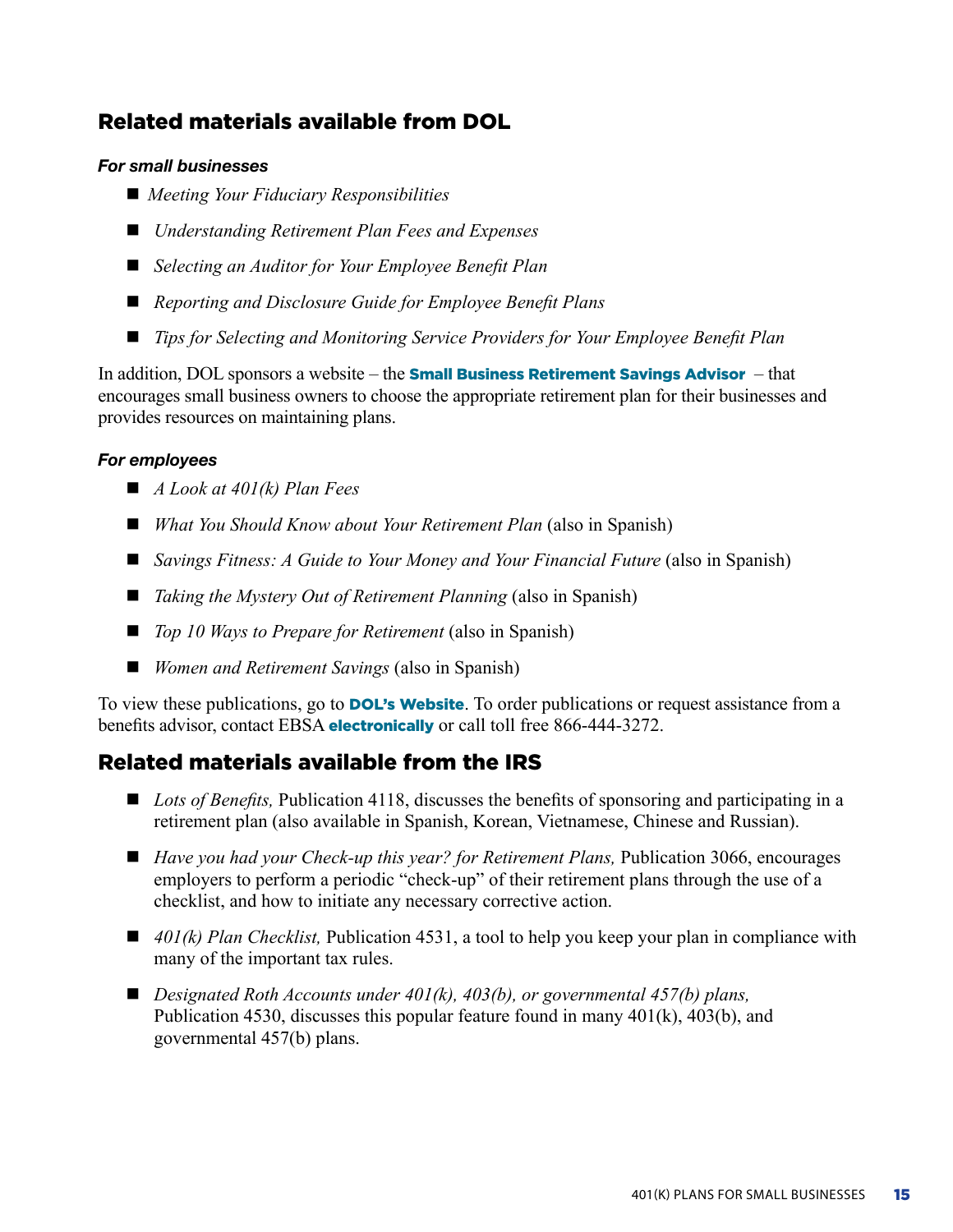■ *Retirement Plans for Small Business (SEP, SIMPLE, and Qualified Plans), Publication* 560, describes types of plans, qualification rules, setting up a qualified plan, the minimum funding requirement, contributions, employer deduction, elective deferrals, the qualified Roth contribution program, distributions, prohibited transactions, and reporting requirements.

To view these related publications, go to the [IRS's Website](http://www.IRS.gov/retirement).